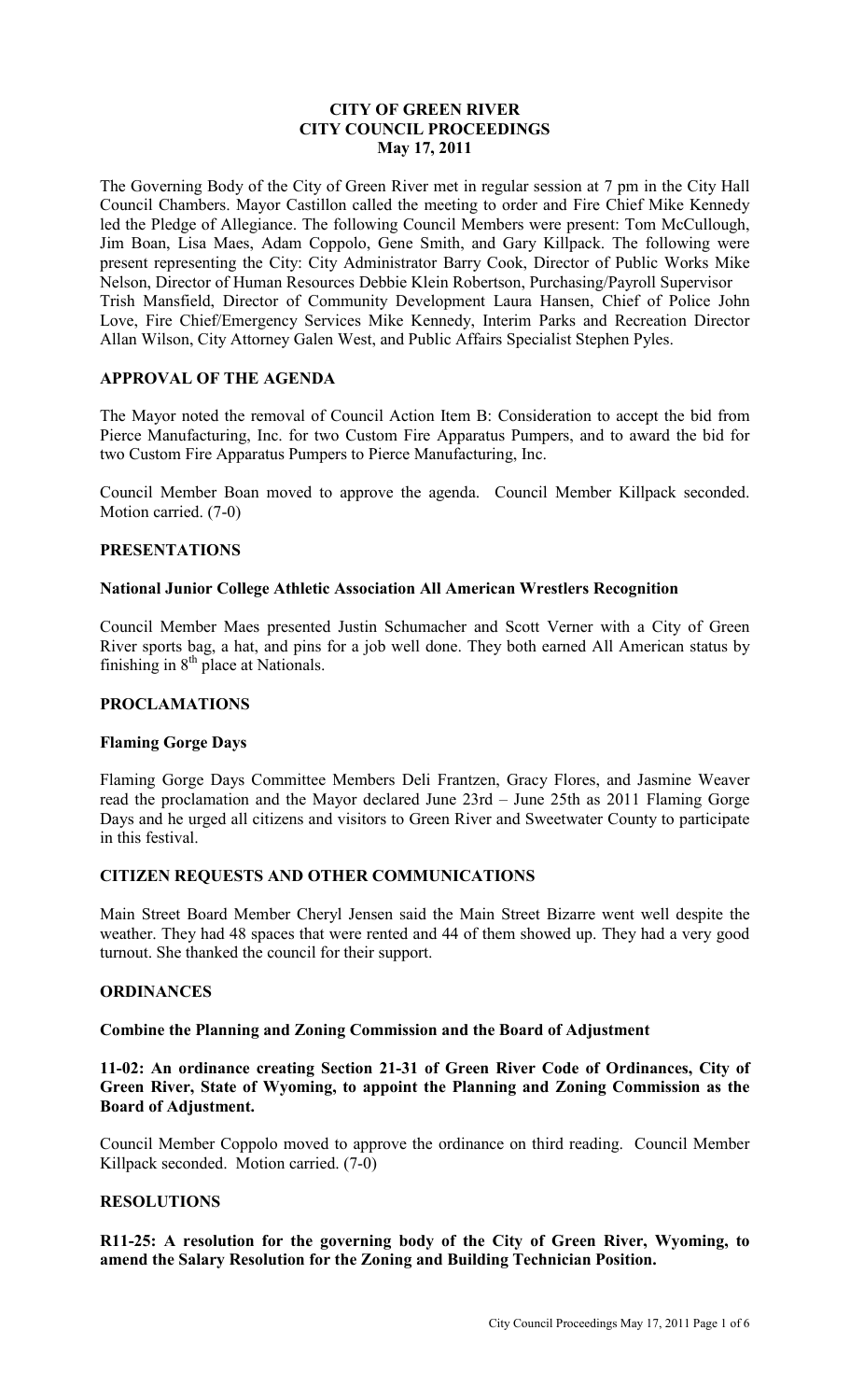# **R11-26: A resolution for the governing body of the City of Green River, Wyoming, to amend the Classification Plan for the Zoning and Building Technician Position.**

Council Member Maes moved to approve the resolutions. Council Member McCullough seconded. Motion carried. (7-0)

# **R11-27: A resolution for the governing body of the City of Green River, Wyoming, to approve an increase in expenditures in the Capital Projects Fund for the Police Department Building in the amount of \$125,000.**

Council Member McCullough moved to approve the resolution. Council Member Boan seconded. Motion carried. (7-0)

## **COUNCIL ACTION ITEMS**

## **Malt Beverage Permit**

Council Member Coppolo moved to approve the issuance of a Malt Beverage Permits to the Flaming Gorge Days Committee to sell malt beverages at the Flaming Gorge Days Festival in the Park on Friday and Saturday June 24, 2011 and June 25, 2011, from 10:00 am to 5:00 pm at Evers Park and from 5:00 pm to Midnight at Stratton Myers Park during the Concerts. Council Member Maes seconded.

Council Member Boan clarified the council will be authorizing in-kind services to the Flaming Gorge Days involving city staff, facilities, and equipment as a Council Action Item tonight. He wants everyone to know that the city is supporting the Flaming Gorge Days Festival.

Motion carried. (7-0)

## **FMC Road Spur Project Change Order #2**

Council Member Smith moved to approve Change Order #2, addition of 100 calendar days to the Contract with Reiman Corp for time related to rock break down and other work on the FMC Road Spur Project. Council Member McCullough seconded.

Council Member Boan asked when the completion deadline is for the 100 days.

Mr. Nelson said it is the middle of June.

Motion carried. (7-0)

### **FMC Road Spur Project Amendment Number 2**

Council Member Killpack moved to approve Amendment Number 2 to the Agreement with Inberg-Miller Engineers for Construction Engineering Services in the amount of \$69,525 for the FMC Road Spur Project. Council Member Boan seconded.

Council Member Boan said he will vote no on this and he would like other council to consider doing the same. He would like Inberg-Miller to come back when the project is completed with the additional costs associated. One item that is part of the requested amount is a contingency cost of 10% in case the project goes over again. This is part of their job, so why are we paying more.

Mr. Nelson said that is part of their job but they have requested a smaller amount than the \$69,525.

Mr. Cook said he received some information from Inberg-Miller on some cost they would like to have removed from the request. They estimated the cost savings to be \$6,245 which reduces the change order to \$63,280.

Council Member Boan said the things they are reducing should have never been in there in the first place. These things should have already been part of the original amount for the project.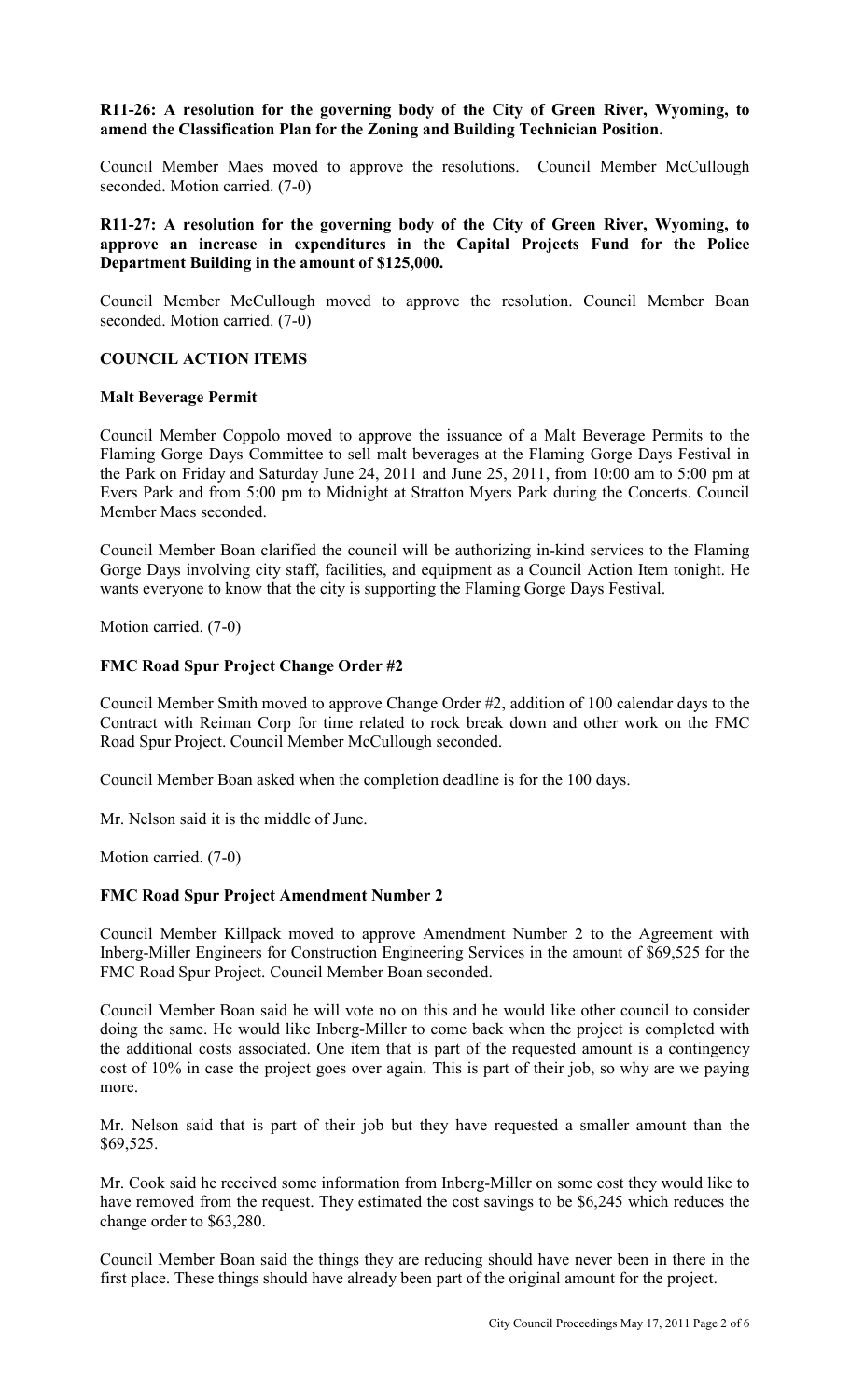Council Member Killpack moved to change the original motion to the \$62,280. Council Member Smith seconded. Motion carried (6-1) with Council Member Boan voting no.

## **Joint Powers Telecom Board**

Council Member Maes moved to approve the Memorandum of Understanding between the Joint Powers Telecom Board, the City of Rock Springs, and the City of Green River to provide access to the "point of presence" (POP) to internet retailers in Green River and Rock Springs. Council Member Smith seconded.

Council Member McCullough said he will vote against this. He is concerned with the JPTB having difficulty following the by-laws. If this is passed council will only have a limited amount of power over the board, and if the motion passes, government will now be leasing fiber to private companies to compete with each other. He thinks that private companies should use their own money to do this. What he would like to see is the JPTB stay the same and supply only to governmental agencies.

Council Member Killpack asked for clarification on the wording in the motion. It says that JPTB cannot provide access to any retailers outside of Rock Springs or Green River. If there is a retailer out of Alaska they cannot provide it to them.

Council Member McCullough said in the by-laws it says in Sweetwater County. If the company is in Sweetwater County they can access it.

Joint Powers Telecom Board Vice President Tina Knezovich said this is to provide service to Green River and Rock Springs.

Council Member Killpack asked if someone can connect to the fiber and provide services to other areas.

Legal Counsel Galen West said there is a differential in the motion and the MOU. The motion is to approve the MOU. The MOU says: Participating agencies approve and express support for the JPTB in its effort to expand the use of its fiber Optic Network to include access onto said Network only by qualified retail and wholesale providers of Telecommunication Services.

Council Member Killpack asked if the motion should be changed or if is ok how it is.

Mr. West said the language is inconsistent but the council can change the motions language if they choose.

Council Member Boan amended the motion to approve the Memorandum of Understanding between the JPTB, the City of Rock Springs, City of Green River, to provide access to the point of presence to networks only by duly qualified retailers and wholesale providers of telecommunication services. Council Member Maes seconded. Motion carried (6-1) with Council Member McCullough voting no.

Original Motion carried (6-1) with Council Member McCullough voting no.

## **FinAnswer Express 2011 Incentive**

Council Member Coppolo moved to approve the application for the FinAnswer Express 2011 Incentive through Rocky Mountain Power. Council Member Maes seconded.

Recreation Supervisor Brenda Roosa said this is an application that is submitted to Rock Mountain Power for the air conditioning Capital Improvement Project that is going on at the Recreation Center. Some of the equipment they have put in can qualify for the rebate from Rocky Mountain Power.

Motion carried. (7-0)

## **Open Container Permit**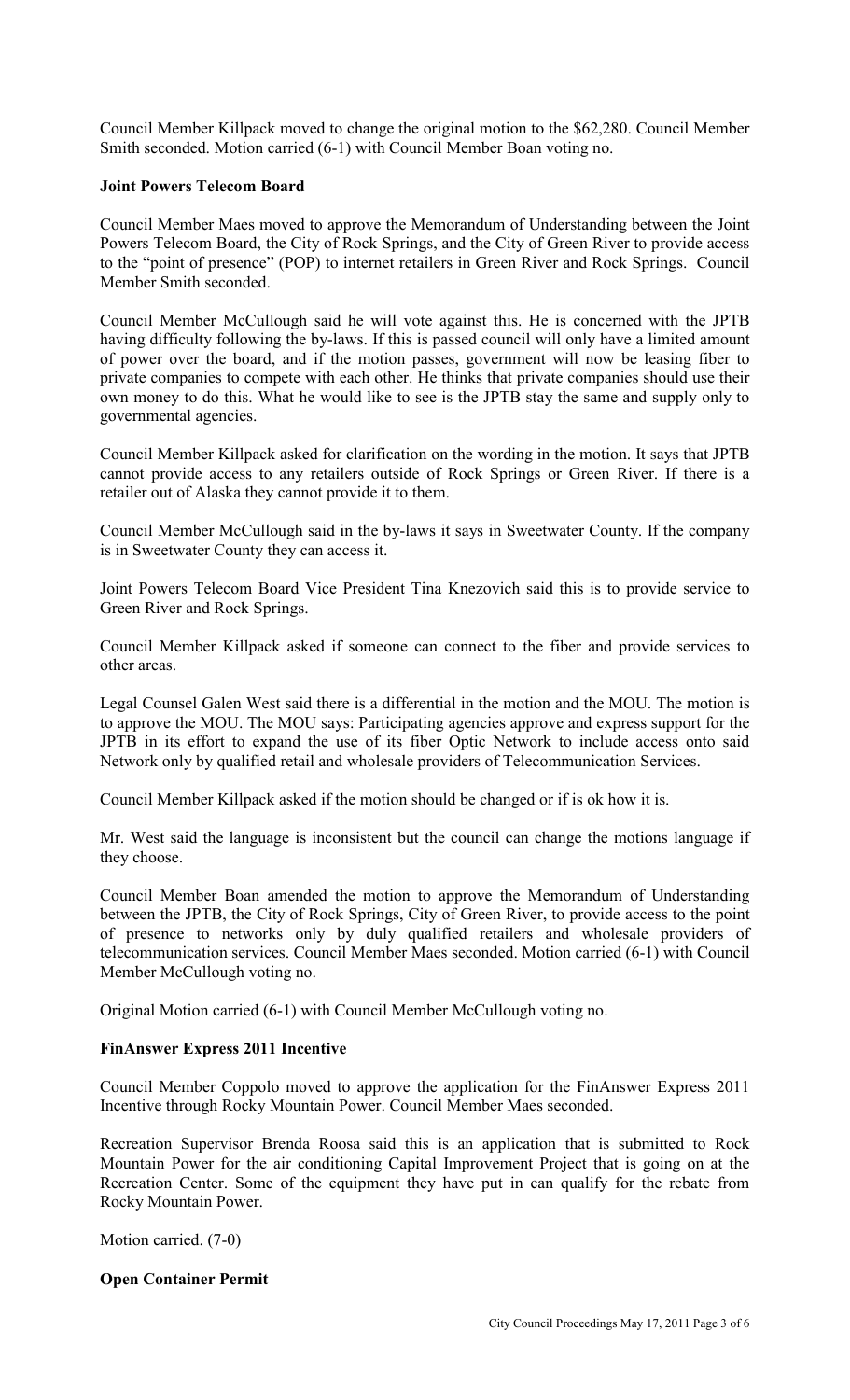Council Member Maes moved to approve the issuance of an Open Container Permit to the Ponderosa Bar and the Embassy Tavern, for the 7<sup>th</sup> Annual Rally in the Alley Benefit Poker Run to be held on Railroad Avenue between Center Street and North 1<sup>st</sup> East Street on Saturday, July 9, 2011, from 9:00 am to Midnight. Council Member Coppolo seconded. Motion carried. (7-0)

# **CONSENT AGENDA**

Council Member McCullough moved to approve the following consent agenda items. Council Member Smith seconded. Motion carried. (7-0)

- A Wildlife Extension Agreement with the Fish & Wildlife Service to accept a \$10,000 grant from the United States Fish and Wildlife Service for the removal of the invasive Tamarisk and Russian olive along the Green River corridor.
- Authorize the requested in-kind assistance during Flaming Gorge Days involving city staff, facilities, and equipment.
- Approval to waive the business license requirement and associated fees for vendor booths at the Festival in the Park during 2011 Flaming Gorge Days.
- Contract for Beverage Vending Services for the Recreation Center with Western Wyoming Beverages for July 1, 2011 through June 30, 2012.
- Contract for Custodial Services for the Recreation Center with Castle Cleaning Company in the amount of \$60,000.00 for July 1, 2011 through June 30, 2012.
- Approval of the host facility liability and publicity release form for participation in the World's Largest Swimming Lesson, June 14, 2011.
- Authorization to waive the Trash Collection Fees for the Rally in the Alley Benefit Poker Run scheduled for July 9, 2011.
- Minutes for: April 26, 2011 Special Workshop, May 3, 2011 Council, May 5, 2011 Budget Workshop.
- Financial Reports and Payment of Bills: Prepaid Invoices =  $$5,336.66$  Outstanding Invoices =  $$308,027.95$ Pre-authorization Payments =  $$757,000.00$  Payroll Expenditures =  $$333,195.33$

# **SWEDA Update**

Director of SWEDA Michelle Hostetler said she is sorry that she was late; she was in deposition for the lawsuit that has been brought against SWEDA. If anyone would like information on the lawsuit it is public knowledge so you can go to the court house and read about it.

She said the Comprehensive Economic Plan is being recommended for funding. SWEDA will have to come up with the \$2,000 to pay the match for it. They are hoping to have the plan in place within a year.

# **CITY ADMINISTRATOR'S REPORT**

Mr. Cook said Robin Kizzire from Dispatch has been recommended for an accommodation from her supervisors for a job well done on May 4, 2011 regarding a lost child.

He would like direction from council on how they would like the salary resolution put together.

He said staff is working on finalizing the retirement plan. Legal Counsel has reviewed it and has informed them that they have to give at least 21 days for the employees to look at the plan and decide what they would like to do. He is requesting that council has a Special Council Meeting either May 19, 2011 or May 24, 2011 to adopt the plan by resolution and then give them to the employees to review.

The Mayor asked if he would recommend having a Special Council Meeting on May 19, 2011.

Mr. Cook said on Thursday May 19, 2011 or the Tuesday May 24, 2011.

Council Members agreed to have it on May 19, 2011 before the budget meeting.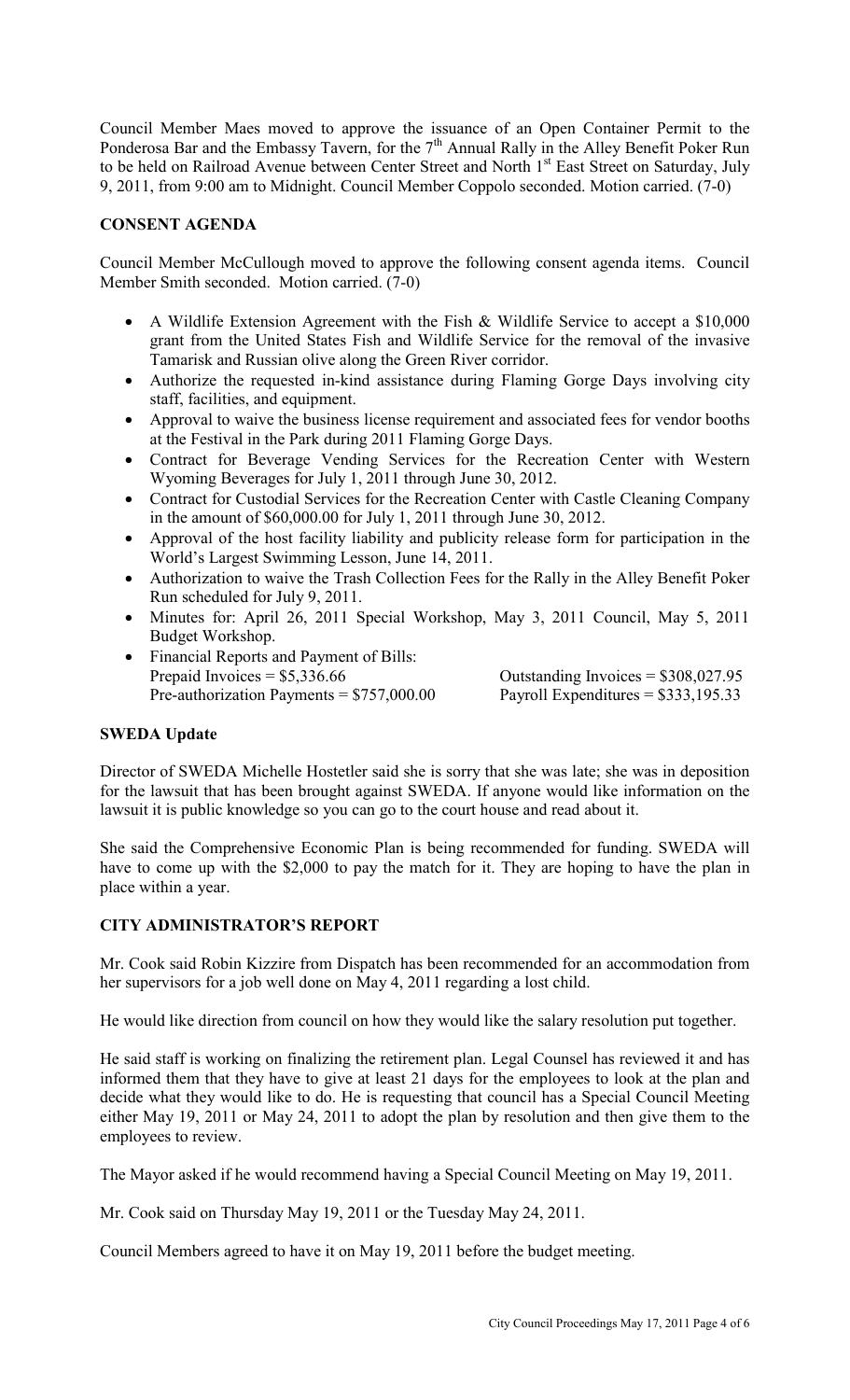He discussed the budget workshop agenda for Thursday May 19, 2011, at 6:30 pm. He said Mr. Wilson wanted to give an update on the Viaduct Project.

Mr. Wilson said the Viaduct Project is complete. He will be coming to council on June 7, 2011 to release the retainer for the project. Currently there is \$134,824.37 in the account and the retainer left to pay is \$106,878.22. This will leave approximately \$27,000 in the account. He would like to look into painting the concrete going up to the black railing, depending on the cost.

# **CITY ATTORNEY'S REPORT**

Mr. West had nothing to report.

# **MAYOR AND COUNCIL REPORTS**

The Mayor said they met with the Union Pacific today and some progress was made on the depot. UP's main concern was safety, it was addressed, and they seemed to be happy with the presentation.

Council Member Smith said it appears that the Union Pacific is willing to work with the city on the depot and that is good.

He said the part-time and seasonal workforce has been allowed to go grow from 93,600 hours to 114,000 hours that is a 22 % increase. The budget proposal includes a further increase of 500 hours. This would make the overall growth since 2000 a 27  $\frac{1}{2}$  %. He said he thinks they need to stop the part-time growth now. He purposed they reduce the part-time and seasonal workforce to a smaller number of budgeted hours and direct the staff to distribute those hours as needed. He would like to reduce the hours to 99,000. He is asking council to direct staff to restrict the parttime and seasonal hours to 101,000 hours in total.

Council Member McCullough echoed what has been said about the Union Pacific. He said on what Council Member Smith has said on the part-time hours he will listen to staff on their reasons why they need the part-time hours and then he will draw his conclusions. If staff is telling him they need those people then he will listen to the staff on what they need.

Council Member Coppolo said he is not happy with the amount of the change order with Inber-Miller even with the change. He wants to let them know that he is looking closely at the costs.

He said the Main Street Bizarre went very well but he was disappointed in the downtown businesses that did not open during that event.

He said staff needs to get creative on how to reduce their part-time hours. He does agree that the hours are high but the council needs to look at what staff is doing.

Council Member Maes said a lot of the part-time hours are tied into events and things going on within the city. You cannot just take an arbitrary number and say you want to reduce it by this amount because you are going to be cutting a service that is requiring those hours. Some of these hours could be coming from a full-time position that was filled by two part-time people who do not take benefits so they save the city money. She said some of the hours are tied to revenues so you would not want to get rid of them. She asked Mr. Cook to give her a 2001 budget book to compare.

She asked if the city used their own engineers on projects in the past. She would like to see if using our own engineers would save money on projects.

She said they should look into hiring a grant writer. They would pay for themselves by the grants they are able to get for the city. She would like this to be looked into.

Council Member Boan asked about the status of the energy grant.

Mr. Wilson said it has gone out for bid and they will be opened on June 7, 2011.